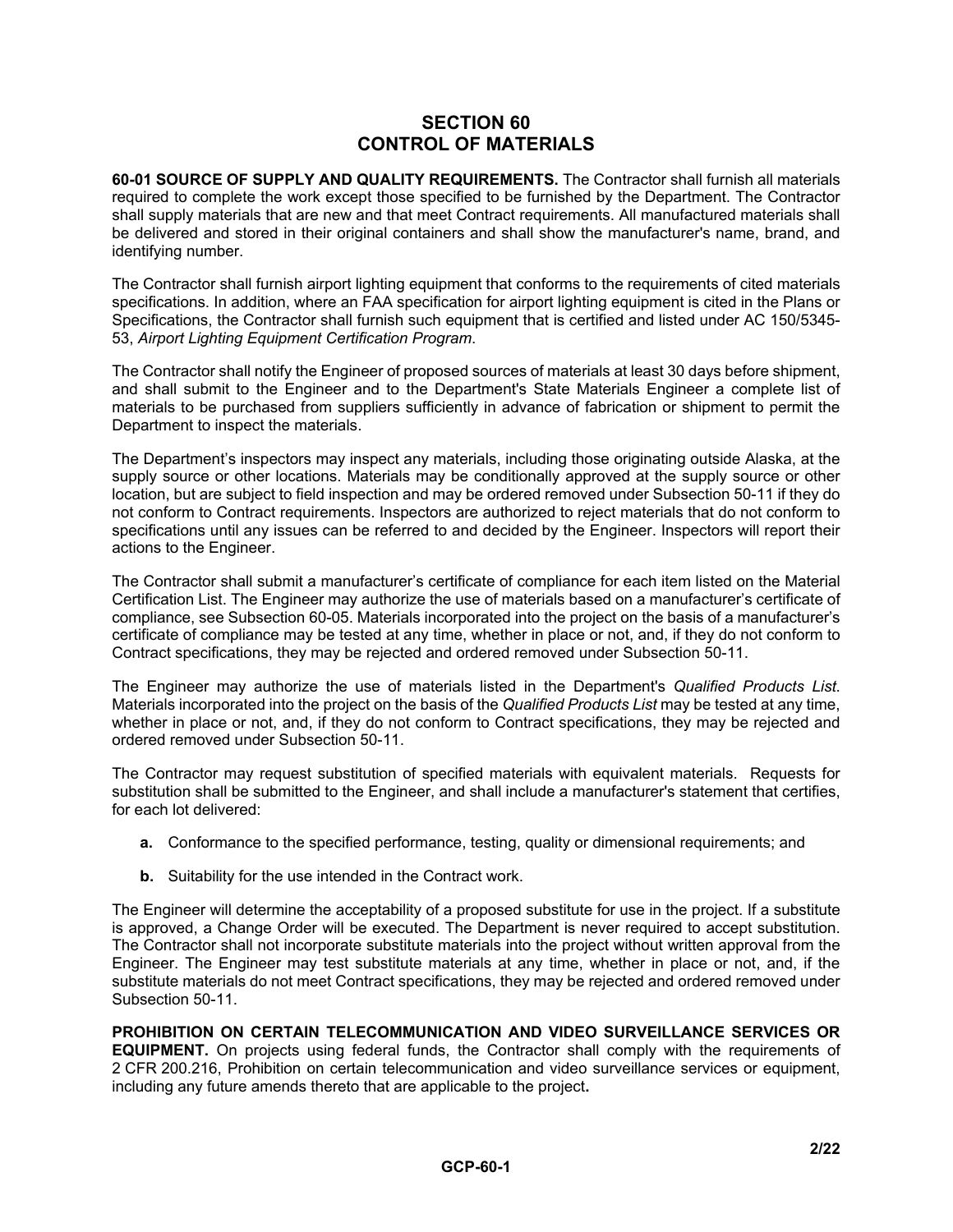By submitting a bid or by execution of the contract, the Contractor certifies that it has not entered into a contract nor extended or renewed a contract to procure or obtain equipment, services, or systems that uses covered telecommunications equipment or services as a substantial or essential component of any system, or as critical technology as part of any system produced by:

- Huawei Technologies Company or ZTE Corporation (or any subsidiary or affiliate of such entities).
- Hytera Communications Corporation, Hangzhou Hikvision Digital Technology Company, or Dahua Technology Company (or any subsidiary or affiliate of such entities).
- Any entity that the Secretary of Defense, in consultation with the Director of the National Intelligence or the Director of the Federal Bureau of Investigation, reasonably believes to be an entity owned or controlled by, or otherwise connected to, the government of a covered foreign country.

The Contractor further certifies that it has complied with the requirements of 2 CFR 200.216 and that it will continue to do so throughout the term of the Contract.

## **60-02 MATERIAL SOURCES.**

- **a. General.** The Contractor shall:
	- **(1)** Utilize Useable Excavation according to Subsection 40-04 before using material sources listed in Subsection 60-02.d. When there is insufficient useable excavation furnish additional required materials from sources of the Contractor's choice, except that the Contractor shall use a mandatory source when identified in the Contract;
	- **(2)** Produce a sufficient quantity of materials meeting the specifications to complete the project;
	- **(3)** As a subsidiary cost: clear and grub, strip, drill and blast, excavate, crush, sort, blend, screen, wash, stockpile, haul, and rehandle material as needed to produce and deliver the specified product;
	- **(4)** Determine the type of equipment and methods to be used;
	- **(5)** Expect variations in material quality within the deposits, and procure material only from acceptable portions of the deposit, regardless of source ownership; and
	- **(6)** Prevent erosion, sedimentation, and pollution within a materials source.

The Contractor agrees that:

- **(7)** The costs to explore and develop material sources, including all production effort, are subsidiary to the cost of providing the specified material;
- **(8)** The Engineer may order the Contractor to procure material only from certain portions of the source and may reject material from other portions of the source that does not conform to the specifications; and
- **(9)** All material required may not be procurable from any one source and the Contractor may need to change between sources. That contingency is to be factored into the unit bid price for the Contract Item.
- **b. Inspection and Acceptance.** The Contractor shall perform sampling and testing during materials processing and placement according to its Quality Control Plan (Subsection 60-03.a.) and shall obtain acceptable material samples from locations designated within the source.

The Department will sample and test materials to determine the quality of the source, at its expense, as part of its Acceptance Testing (Subsection 60-03.b.). The Department will reject materials when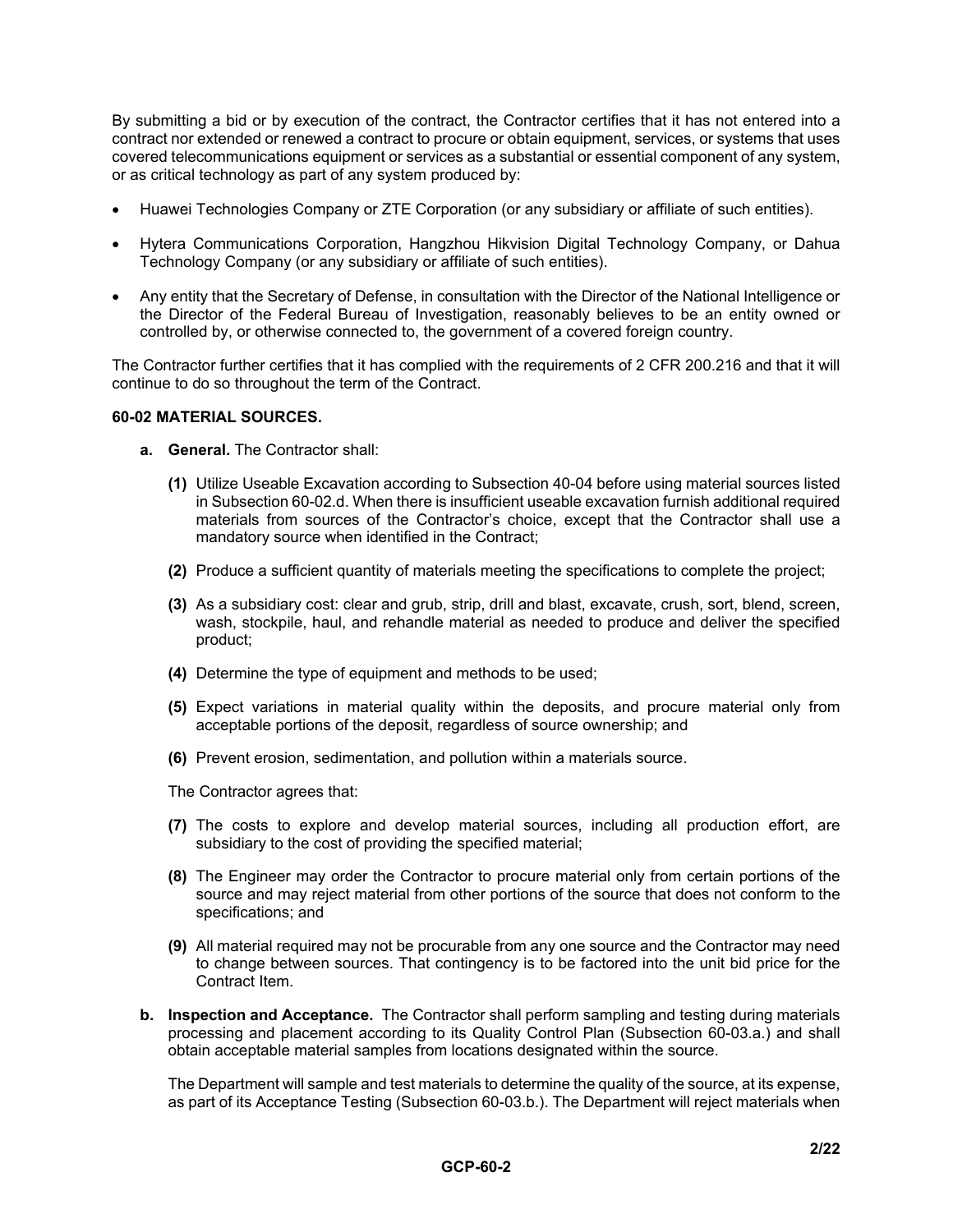the samples do not meet specifications. The Department may reject a proposed materials site when samples do not meet specifications.

- **c. Awareness Training.** The operator of the Contractor's sand and gravel surface mine or other similar materials source shall provide Site-Specific Hazard Awareness Training in compliance with 30 CFR 46.11 for all the Engineer's personnel before beginning operations. All other workers shall be given training in compliance with 30 CFR 46 before exposure to mine hazards. The training must be offered at each surface mine that will be used to supply processed aggregates. A qualified person must provide the training. The training shall be according to the operator's written training plan approved by the Mine Safety and Health Administration, covering the following items:
	- **(1)** Site-specific health and safety risks;
	- **(2)** Recognition and avoidance of hazards;
	- **(3)** Restricted areas;
	- **(4)** Warning and evacuation signals;
	- **(5)** Evacuation and emergency procedures;
	- **(6)** Other special safety procedures; and
	- **(7)** A site tour.

The Contractor shall require the Engineer's personnel to sign the *Visitor's Log Book* upon completion of the training to indicate that training was provided. Training is a subsidiary cost.

## **d. Type of Sources.**

When there is insufficient Useable Excavation, as defined in Subsection 40-04, the Contractor shall supply additional required material from one or more of the following sources:

- **(1) Contractor-Furnished Sources.** For a material source that is a commercial plant as defined in Subsection 80-01.d.(1) the Contractor shall:
	- **(a)** Acquire the necessary rights and permits to obtain material from a commercial plant;
	- **(b)** Pay as subsidiary costs all related costs to obtain and use material from the source; and
	- **(c)** Be solely responsible for the quality and quantity of materials.
	- For all Contractor-Furnished sources that are not a commercial plant, the Contractor shall:
	- **(d)** Acquire the necessary rights and permits to take materials from the sources including stateowned sources that are not under the Department's control;
	- **(e)** Pay as subsidiary:
		- **1.** all related costs to obtain, develop, and use the sources, including but not limited to permit costs and mineral royalties;
		- **2.** the material costs identified in the Material Sales Agreement you obtain for State owned sources where an existing or draft Material Sales Agreement is not included in the contract; and
		- **3.** the material costs identified in the Material Sales Agreement for material obtained from State owned sources for which an existing or draft Material Sales Agreement is included in the contract;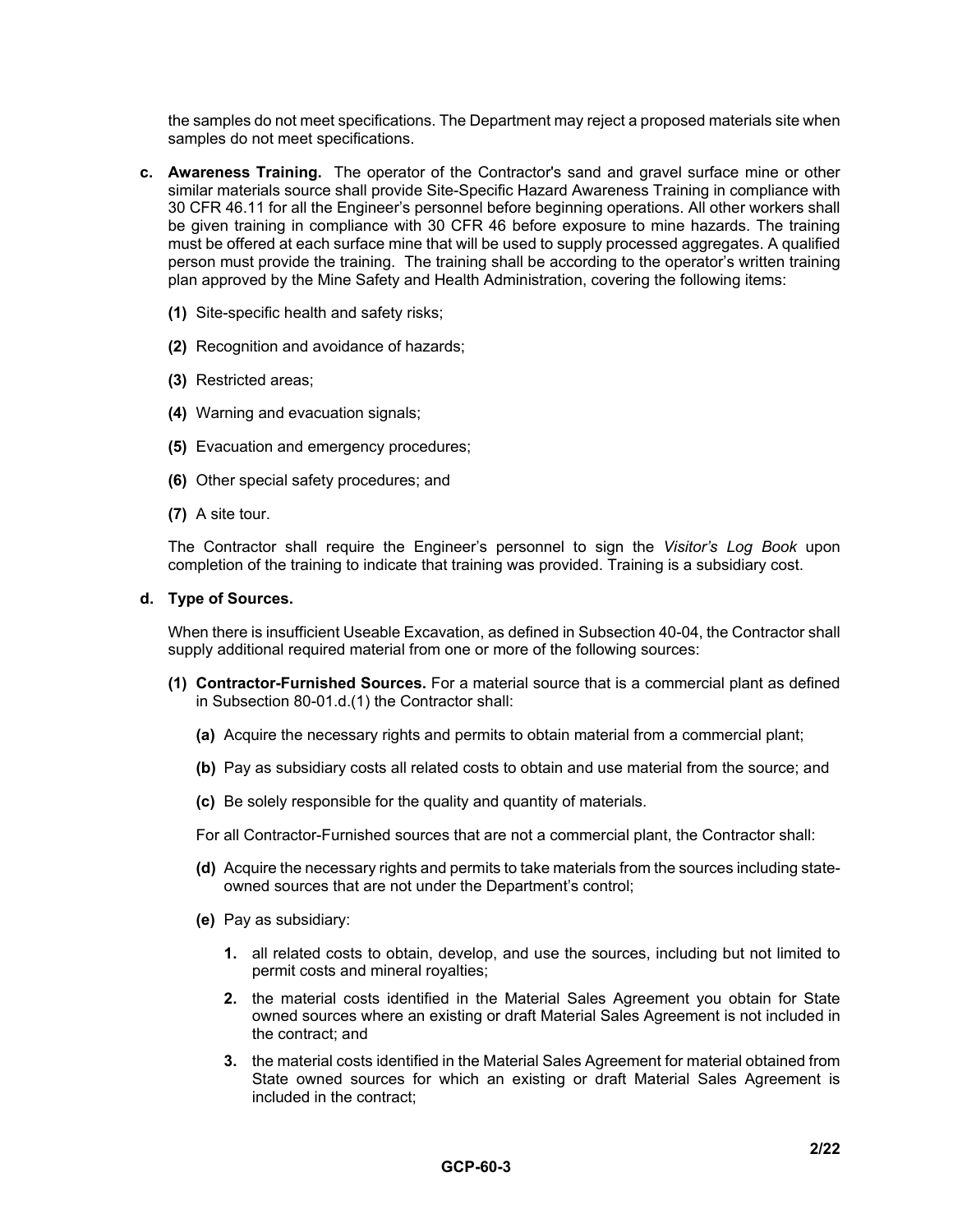- **(f)** Be solely responsible for quality and quantity of materials; and
- **(g)** Obtain all necessary rights, permits, and plan approvals before clearing or disturbing the ground in the material source. The contractor shall certify in writing to the Engineer that all permits and clearances relating to the use of the material source have been obtained prior to any clearing or ground disturbance in the materials source.

No equitable adjustment or other compensation will be made for any additional costs, including increased length of haul, if the Contractor:

- **(h)** Chooses to change material sources for any reason;
- **(i)** Is unable to produce a sufficient quantity or quality of materials from Contractor-Furnished sources; or
- **(j)** Encounters unexpected, unforeseen, or unusual conditions within Contractor-Furnished sources.
- **(2) Mandatory Sources.** The Department may identify material sources in the Contract from which the Contractor is required to take a specified quantity of material. No other source will be permitted for that portion of material unless prior approval is obtained from the Engineer. The Contract will specifically define these sources as Mandatory Sources and define rights and stipulations for each site. The Department will provide a materials report for these sources.

The Contractor acknowledges that samples from within a source may not be representative of the entire source. The Contractor must expect variations of quality and quantity within the source and shall factor that contingency into the unit bid price for the material. No equitable adjustment will be paid for variations encountered within the source.

When using a Mandatory Source, if it is found that the quality or quantity of material producible from the Mandatory Source does not meet project requirements and a change of source is necessary for that reason alone, a Change Order with equitable adjustment will be made.

**(3) Designated Sources.** The Department may identify material sources in the Contract which are available to the Contractor but which the Contractor is not required to use. The Contract will specifically define these sources as Designated Sources and define rights and stipulations for each site. The Department will provide a materials report for these sources.

The Contractor acknowledges that samples from within a source may not be representative of the entire source. The Contractor must expect variations of quality and quantity within the source and shall factor that contingency into the unit bid price for the material. No equitable adjustment will be paid for variations encountered within the source.

If the Contractor elects to use a Designated Source, and it is found that the quality or quantity of material producible from the Designated Source does not meet project requirements and a change of source is necessary for that reason alone, a Change Order with equitable adjustment will be made. If the Contractor chooses to change between or among sources for any other reason than quantity or quality of material, no equitable adjustment will be paid.

**(4) Available Sources.** The Department may identify other material sources that are available for use for the project by the Contractor. The Contract will specifically define these sources as Available Sources. The Department makes no guarantee as to quality or quantity of material in Available Sources. The Contractor is responsible for determining the quality and quantity of material, and if additional sources are needed. The Contractor shall be responsible for identifying the rights and stipulations for each site with the owner of the site.

When the Department furnishes copies of existing boring logs, test results, or other data in its possession concerning Available Sources, the Contractor is responsible for determining the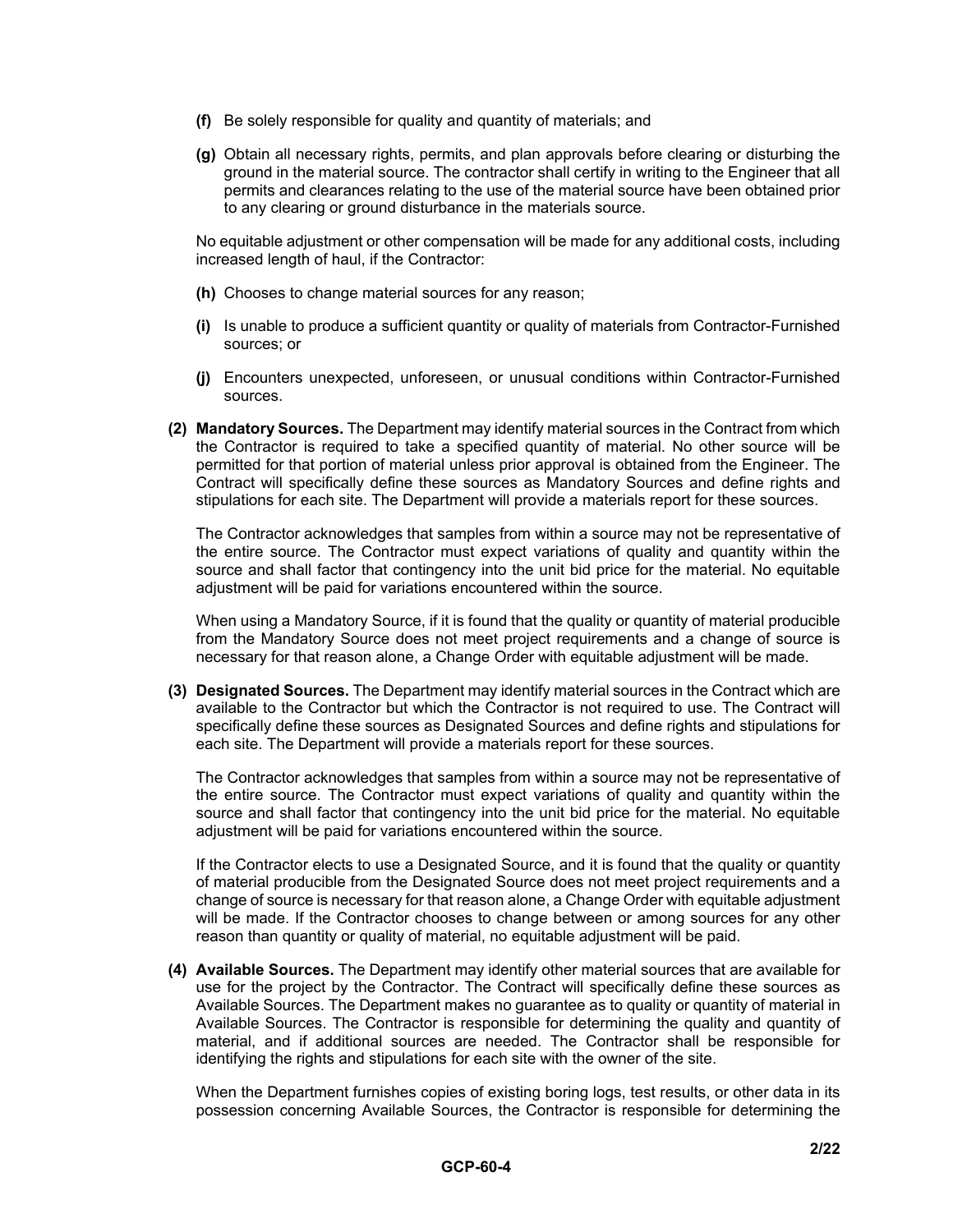accuracy and completeness of this data, for any assumptions the Contractor makes based on this data, and for exploring all Available Sources to the Contractors satisfaction.

The Department makes no representation, guarantees, or warranty whatsoever, expressed or implied, as to:

- **(a)** The quality or quantity of materials producible from an Available Source, even if such information is indicated in a Materials Report or Soils Investigation Report;
- **(b)** Whether boring logs, test results or data reliably represent current existing subsurface conditions;
- **(c)** Whether interpretations of the boring logs, test results, or other data are correct;
- **(d)** Whether moisture conditions and indicated water tables vary from those found at the time borings were made;
- **(e)** Whether the ground at the location of the borings was physically disturbed or altered after the boring was made; and
- **(f)** The condition, materials, or proportions of the materials between borings, regardless of any subsurface information the Department may make available.

The availability of subsurface information from the Department shall not relieve the Contractor from any risks, or of any duty to make on-site examinations and investigations, or of any other responsibility under the Contract or as may be required by law.

No equitable adjustment will be made if the quality and quantity of material available from an Available Source is not as represented in any information provided by the Department, nor if a change of source is necessary for any other reason whatsoever. The use of Available Sources is entirely at the Contractor's option and the Contractor bears all risk associated with their decision to use an Available Source.

- **(5) Excluded Material Sources.** Department owned, managed, or permitted material sources not identified in the Contract are excluded from use for the project. This exclusion does not prevent the Contractor from considering material sources as provided for under Subsection 60-02.d.(1) Contractor-Furnished Sources, nor does it prevent post-award consideration of other material sources as provided under Subsection 40-08.
- **e. Rights, Permits and Plan Approvals for Material Sources**. Before disturbing the site of a material source, the Contractor shall acquire and pay for all necessary rights, permits and plan approvals indicated in this subsection and in subsection 70-02. For each material site the Contractor shall:
	- **(1)** Acquire approval for a Mining and Reclamation Plan (MRP) or receive an exemption, according to AS 27.19. The MRP shall include:
		- **(a)** Plan and cross-sectional views of the site;
		- **(b)** Applicable boundaries or property lines;
		- **(c)** Areas and depths to be developed;
		- **(d)** Locations of access roads, stripping, sorting, and waste piles, crushing and plant sites, stockpile sites, drainage features, erosion and pollution control features; and
		- **(e)** Condition the Contractor will leave the site after the materials extraction is completed, including reseeding.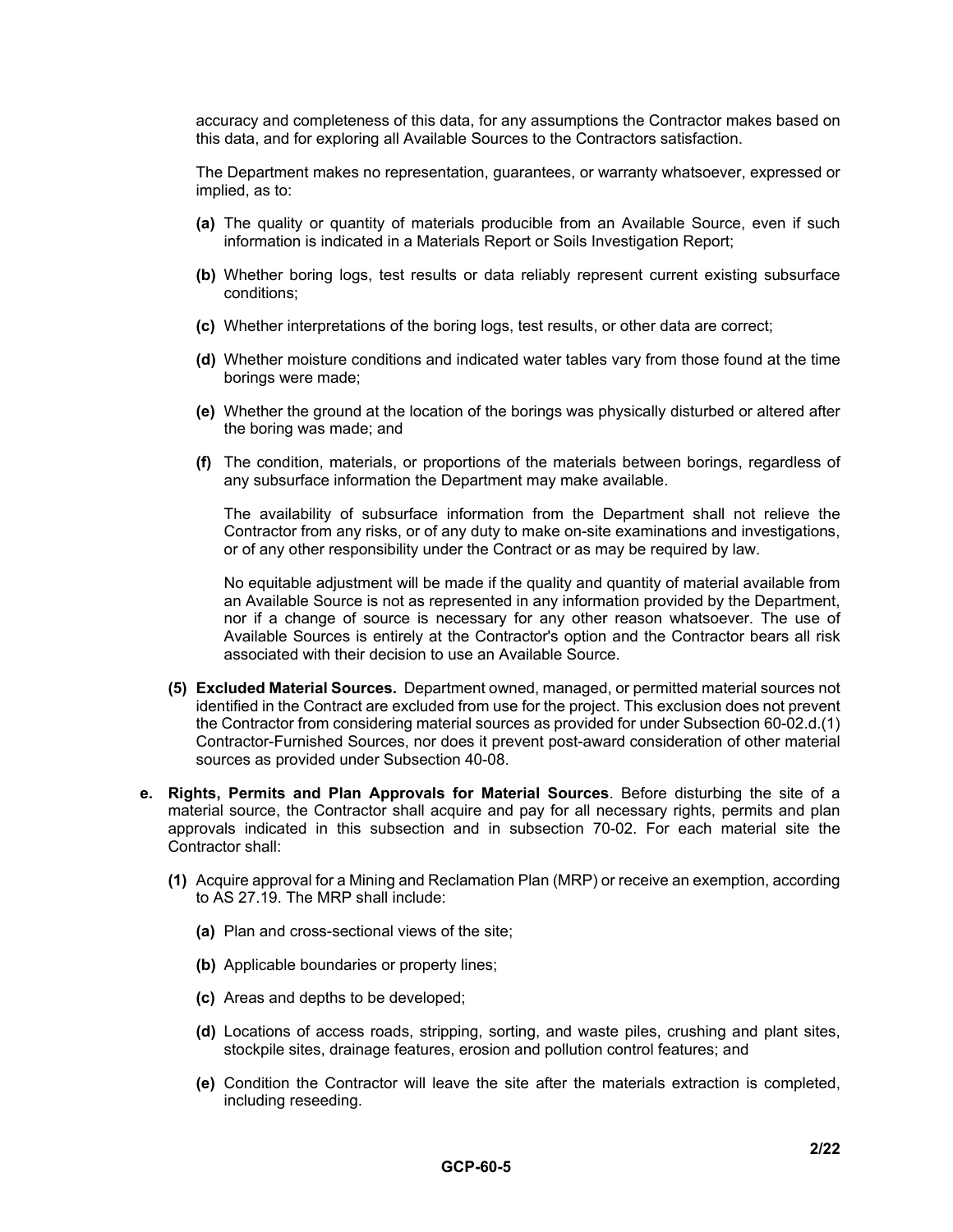- **(2)** Submit a SWPPP as required by Item P-641.
- **f. Reclamation.** After completing work in a materials source, the Contractor shall finish and grade work areas to a neat, acceptable condition according to the approved MRP. Reclamation of a Contractor-furnished source will be in accord with the Contractor's MRP.

**60-03 TESTING AND ACCEPTANCE.** Materials are subject to inspection and testing by the Department at any time before, during, or after they are incorporated into the project. Use of untested materials is at the Contractor's risk. The Contractor shall remove and replace unacceptable material according to Subsection 50-11.

**a. QUALITY CONTROL.** The Contractor is responsible for the quality of construction and materials used in the work. Quality control is process control, and includes all activities that ensure that a product meets Contract specifications. Contractor quality control is subsidiary to the applicable items unless a contract item for Quality Control is established on the bid schedule.

The Contractor shall implement a Quality Control Program in conformance with Section 100, Contractor Quality Control Program.

**b. ACCEPTANCE TESTING.** The Department has the exclusive right and responsibility for determining the acceptability of the construction and incorporated materials.

The Department will sample materials and perform acceptance tests at its expense. Copies of tests will be furnished to the Contractor upon request. When material is sampled by other than DOT&PF personnel or their agent(s), the sampling must be witnessed by, and possession of the sample immediately transferred to, DOT&PF personnel or their agent(s).

The Contractor shall not rely on the Department's acceptance testing for its quality control. The Department's acceptance testing is not a substitute for the Contractor's quality control. The Engineer may retest materials that have failed the Department's acceptance test, but is not required to do so.

Acceptance sampling and testing frequencies may be located in the Appendix to these Specifications, and are incorporated into the Contract.

**60-04 PLANT INSPECTION.** The Department may periodically inspect manufacturing methods, manufactured lots and materials at the source of production. The Department may approve, conditionally approve, or reject them.

The Contractor shall:

- **a.** Notify the Department of the production and fabrication schedule at least 30 days before beginning work on any item requiring inspection, and notify the Department 48 hours before beginning production or fabrication;
- **b.** Give the inspector full and safe access to all parts of the plant used to manufacture or produce materials; and
- **c.** Cooperate fully and assist the inspector during the inspection.

Materials may be rejected if the Department requests a plant inspection and the materials are produced or fabricated without a plant inspection. The materials may be tested at any time before final acceptance, whether in place or not and whether approved at a plant inspection or not. If the materials do not meet Contract specifications, they may be rejected and ordered removed under Subsection 50-11. If rejected materials are incorporated into the project, the Department may require those materials to be removed and replaced at the Contractor's expense under Subsection 50-11.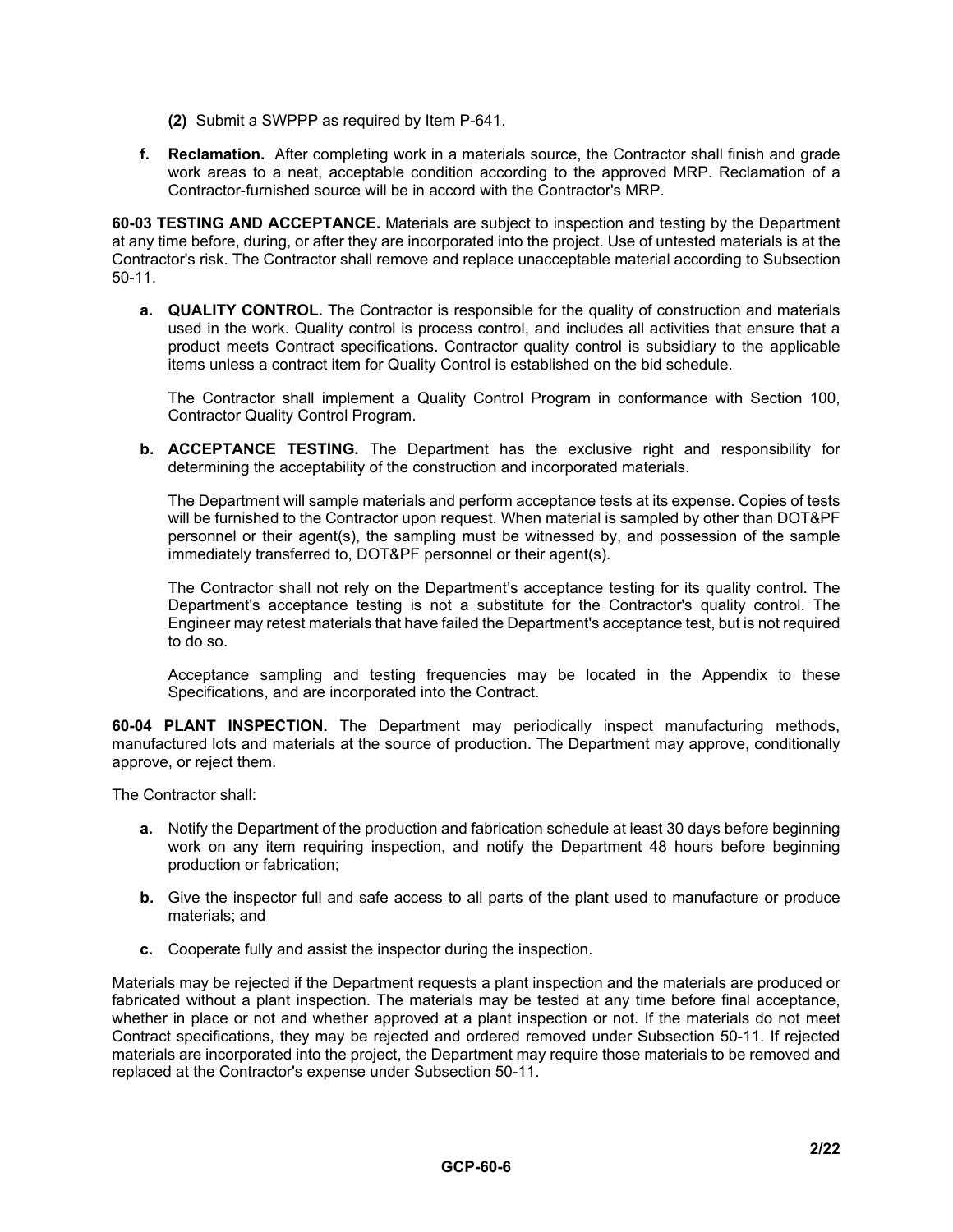**60-05 CERTIFICATES OF COMPLIANCE.** The submittal requirements of this subsection are in addition to the submittal requirements of Subsection 60-09 Buy American Steel and Manufactured Products.

The Engineer may authorize the use of certain materials or assemblies based on either a manufacturer's certificate of compliance or based on a Contractor's summary sheet with applicable documentation attached.

- **a.** If by manufacturer's certification, the certificate must include the project name and number, the signature of the manufacturer, and must include information that clearly demonstrates the material or assembly fully complies with the Contract requirements.
- **b.** If by Contractor's summary sheet, the summary sheet must include the project name and number, the signature of the contractor, and must include attached documentation that clearly demonstrates the material or assembly fully complies with the Contract requirements.

Electronic submittals that are submitted by email from the Contractor's email account are considered signed.

The Contractor shall submit additional certificates of compliance or test data if required by the Contract or by the Engineer. The Engineer may refuse permission to incorporate materials or products into the project based on a certificate of compliance that does not meet the Contract requirements.

**60-06 STORAGE OF MATERIALS.** Materials shall be stored to preserve their quality and fitness for the work, and so they can be readily inspected. Materials inspected before storage may be inspected again, before or after being incorporated into the project. The Contractor shall:

- **a.** Use only approved portions of the project site for storage of materials and equipment or plant operations;
- **b.** Provide any additional space needed for such purposes without extra compensation;
- **c.** Restore Department-owned or controlled storage and plant sites to their original condition without extra compensation;
- **d.** Obtain the landowner's or lessee's written permission before storing material on private property, and furnish copies of the permission to the Engineer, if requested; and
- **e.** Restore privately owned or leased storage sites, without extra compensation from the Department, to their original condition or as agreed to between the Contractor and the private owner.

**60-07 DEPARTMENT-FURNISHED MATERIAL.** Material furnished by the Department will be made available to the Contractor at a state yard or delivered at the locations specified in the Special Provisions.

The Contractor shall include the cost of handling and placing all materials after they are delivered in the Contract price for the item in connection with which they are used. The Contractor is responsible for all material delivered to the Contractor. Deductions will be made from any monies due the Contractor to make good shortages and deficiencies from any cause whatsoever, for any damage that may occur after delivery, and for demurrage charges.

**60-08 SUBMITTAL PROCEDURE.** The Contractor shall complete a Submittal Register, and shall submit it to the Engineer on forms provided by the Department or similar forms of the Contractor's choice as approved by the Engineer. The intent of the Submittal Register is to provide a blueprint for the smooth flow of specified project documents. The Contractor shall fill it out sequentially by bid item and allow at least three spaces between bid items. The Submittal Register shall list all working drawings, schedules of work, and other items required to be submitted to the Department by the Contractor including but not limited to: Progress Schedule, anticipated dates of material procurement, SPCD, TCP, SWPPP, Quality Control Program, Utility Progress Schedule, Blasting Plan, Mining Plan, annual EEO reports, DBE payment documentation and subcontracts.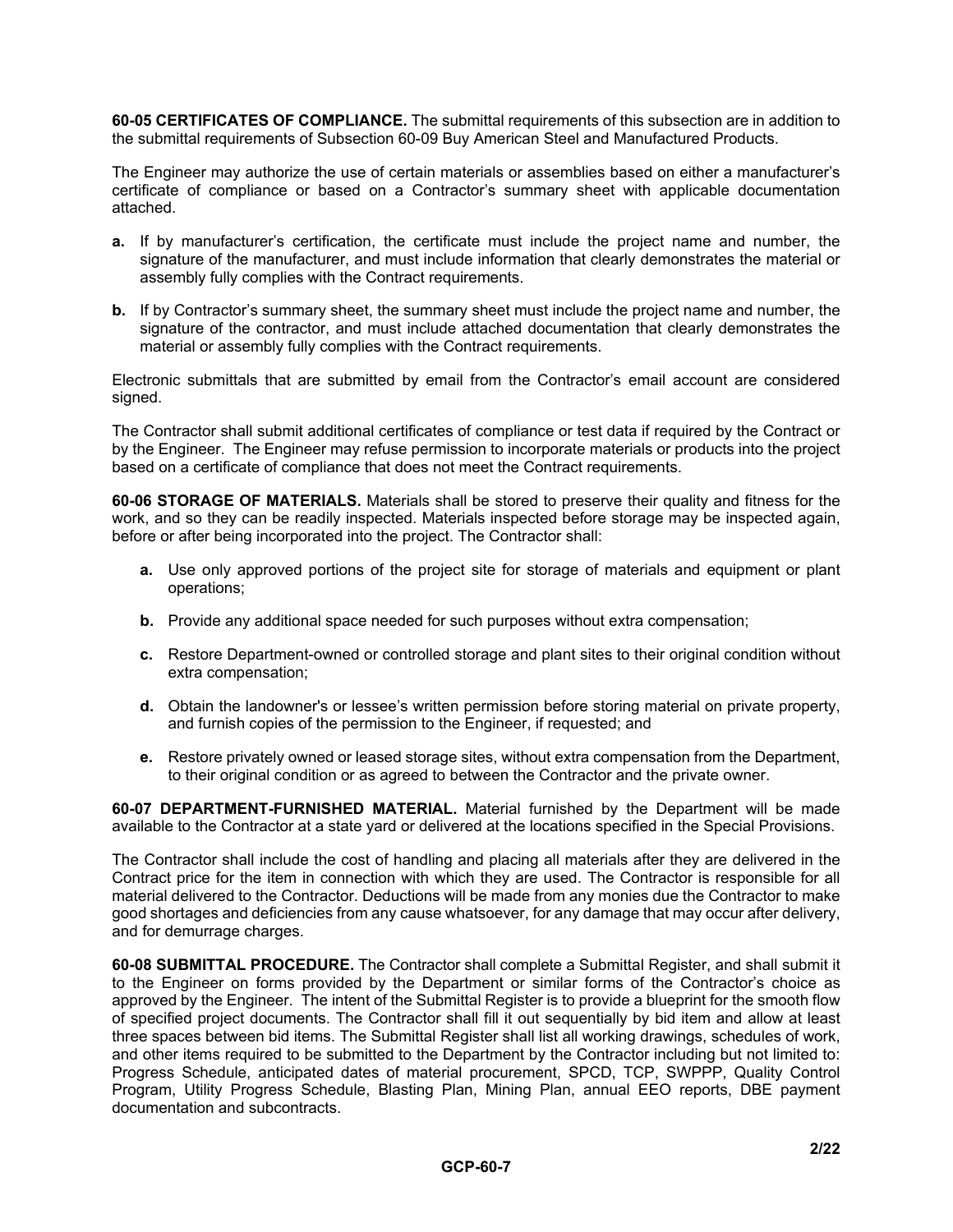The Contractor shall submit materials (product) information to the Engineer for review, as required by the Contract.

Unless otherwise specified, provide all submittals in an electronic format acceptable to the Engineer.

If the Contract has a duration of 180 days or less, the Contractor shall, within fifteen days after the date of the Notice to Proceed, submit to the Department for review all submittals and the submittal register. If the Contract has a duration greater than 180 days, the Contractor shall, within fifteen days after the date of the Notice to Proceed, submit to the Department for review, an anticipated schedule for transmitting submittals.

Each submittal shall include a Submittal Summary sheet. The Contractor shall sign submittals and submit them to the Engineer. Electronic submittals that are submitted by email from the Contractor's email account are considered signed. The Department will return submittals to the Contractor as either: approved, conditionally approved with the conditions listed, or rejected with the reasons listed. The Contractor may resubmit a rejected submittal to the Engineer with more information or corrections. The Department's approval of a submittal in no way relieves the Contractor of its responsibility for the means, methods, techniques, sequence, and procedures of construction, safety, and quality control.

The Contractor shall be responsible for timely submittals. Failure by the Department to review submittals within 30 days or as otherwise provided in the applicable subsection may be the basis for a request for extension of Contract time but not for additional compensation.

Payment for a specific contract item will not be made until the Department has received the Submittal Register for all items and approved all required submittals for that specific contract item.

When material invoices, freight bills, and mill certificates are submitted, they shall provide sufficient information for the Engineer to identify: the date, supplier and origin of invoice (bill, certificate); project name and number where material will be incorporated; manufacturer, product number, quantity, cost and bid item.

## **60-09 BUY AMERICAN PREFERENCE.**

- **a. GENERAL.** Except on wholly state-funded projects, the Contractor shall comply with 49 USC Section 50101. The Contractor shall ensure that all steel and manufactured goods used on federally funded projects are wholly produced in the United States and are of 100% U.S. Materials, unless:
	- **(1)** The FAA has issued a waiver for the product;
	- **(2)** The product is listed as an Excepted Article, Material or Supply in Federal Acquisition Regulation subpart 25.108; or
	- **(3)** The product is included in the FAA Nationwide Buy American Waivers Issued list.
- **b. BID PROPOSAL.** The bidder must complete and submit with their bid the Certificate of Buy American Compliance (Form 25D-151 or Form 25D-152) provided in the bid documents. The Department will reject as nonresponsive any bid that does not include a completed Certificate of Buy American Compliance.
- **c. WAIVER SUBMITTAL.** The apparent low bidder who indicates they will request a Type 3 waiver on the Certificate of Buy American Compliance, must complete Form 25D-153 and associated documentation including Form 25D-155 and Form 25D-156. Submit Form 25D-153 and associated documentation within 5 working days after date of notification of apparent low bidder.

An apparent low bidder who fails to submit a completed Type 3 waiver form within the time allowed, must agree to perform the work without a waiver, or they may be declared nonresponsible and may be required to forfeit the bid guaranty. The Department will then consider the next lowest bidder for award of the Contract.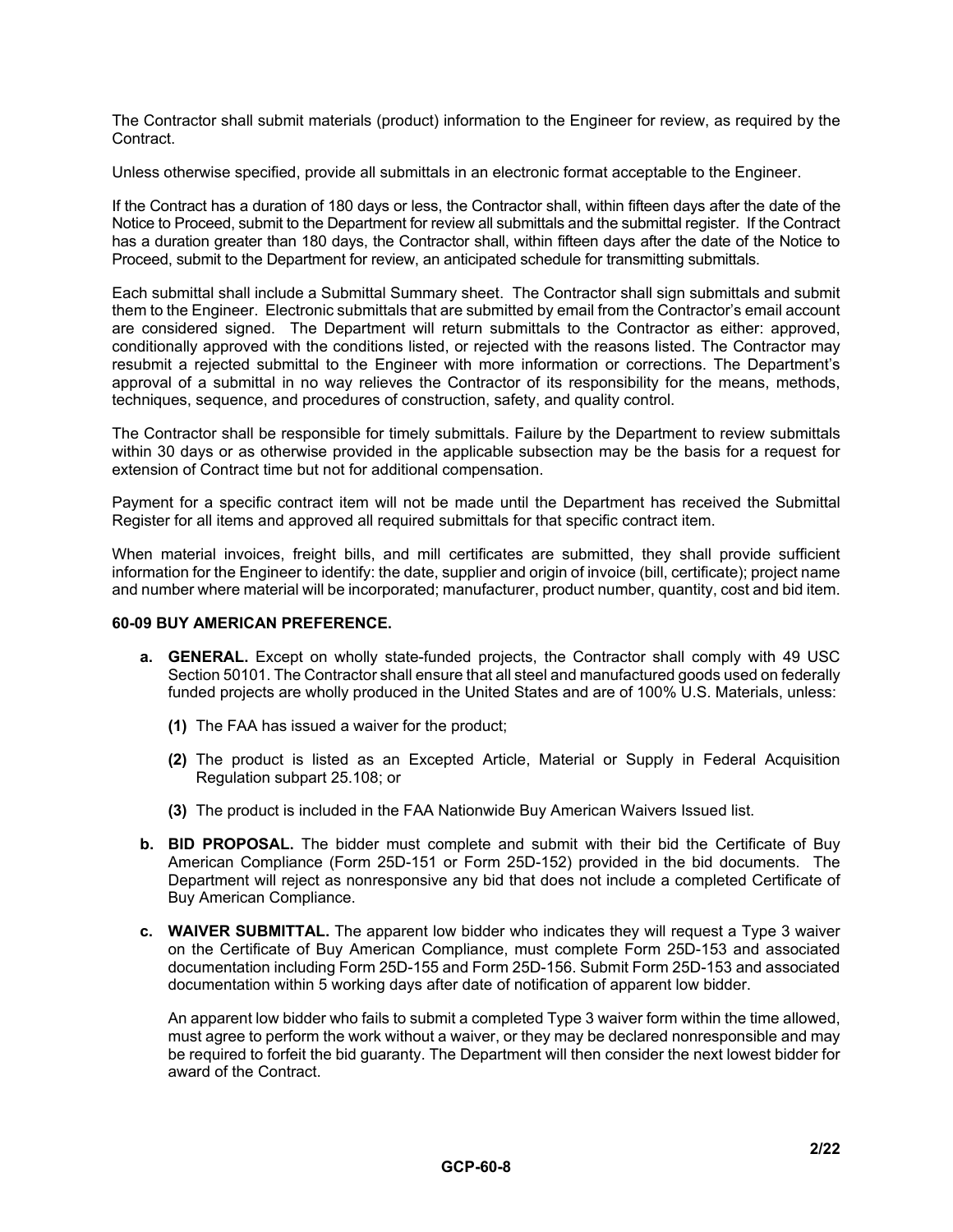The bidder agrees to refrain from seeking a waiver request after award of the contract, unless extenuating circumstances emerge that the FAA determines justified.

If FAA approves a waiver request, the bidder agrees to provide products in accordance with the waiver. If FAA will not approve a waiver, the bidder agrees to furnish U.S. domestic product for products listed on the waiver request that the FAA rejects.

A successful bidder's refusal to sign the Contract due to denial of a waiver request, will be considered nonresponsible, and will be addressed in accordance with subsection 30-03 Award of Contract.

**d. MATERIAL SUBMITTALS.** During performance of the Contract, the Contractor must provide a Material Submittal for Buy American Compliance (Form 25D-154), from the supplier for each steel or manufactured good, prior to incorporating any steel or manufactured good into the project. The supplier certifying Form 25D-154 may be the original manufacturer, fabricator, vendor, or subcontractor; provided the supplier has sufficient control and knowledge of the manufacturing process to accept responsibility and certify full and complete conformance with 49 USC Section 50101. Provide mill certificates or other material documentation when required by the Engineer. False statements may result in criminal penalties prescribed under AS 36.30.687 and Title 18 USC Section 1001.

**60-10 OPERATION AND MAINTENANCE MANUALS.** The Contractor shall provide operation and maintenance manuals for equipment and systems incorporated in the work. The Contractor shall submit one set of all manuals 60 days prior to substantial completion for review by the Department. The Contractor shall make corrections noted by the Department, and submit 5 complete sets of manuals 14 days prior to substantial completion.

The Contractor shall submit the manuals in neatly bound hard cover loose-leaf three ring binders. Include project name, Contractor's/Subcontractor's name, address and telephone number on each cover. Prepare data in the form of an instruction manual with a table of contents and a tabbed fly leaf for each section.

The Contractor shall provide a separate section for each product or system installed which includes the following:

- **a.** Description of each unit or system and the component parts. Identify function, normal operating characteristics, and limiting conditions. Include performance curves, with engineering data and tests. Systems shall include:
	- **(1)** Heating System
	- **(2)** Fuel Oil Storage and Supply System
	- **(3)** Runway Lighting System
- **b.** Product data with each sheet marked to clearly identify the specific products, component parts, and data applicable to installation. Delete inapplicable information. Product data shall include:
	- **(1)** Lighting Fixtures
	- **(2)** Wiring Devices
	- **(3)** Electric Power Distribution Components
	- **(4)** Runway Lighting System Components
	- **(5)** Thaw Wire and Heat Trace System Components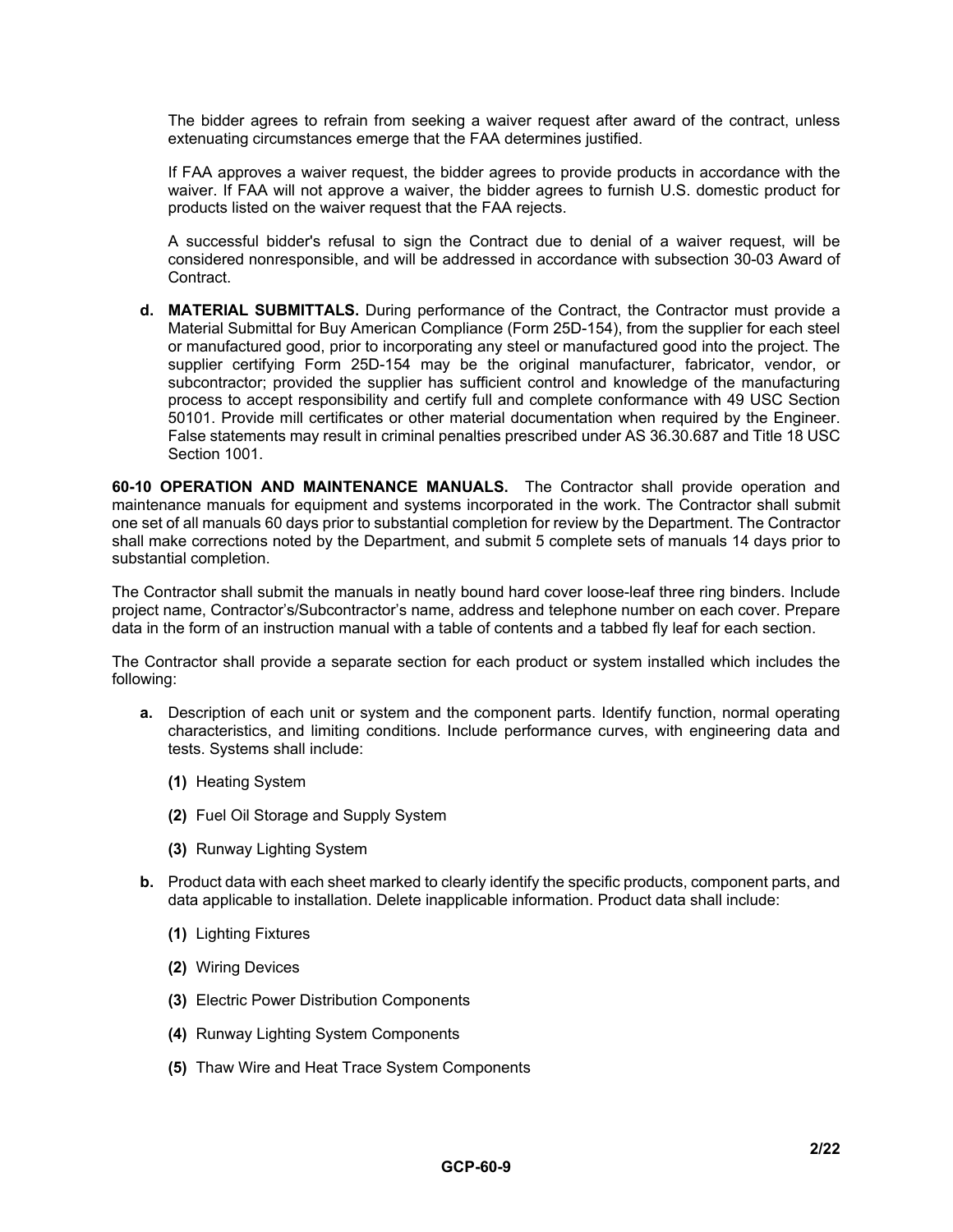- **c.** Include drawings to supplement product data and illustrate relations of component parts of equipment and systems. Show control and flow diagrams. Provide copies of all approved shop drawings. Drawings shall include:
	- **(1)** Equipment Storage Building Plans
	- **(2)** Electrical Equipment Enclosure Plans
	- **(3)** Runway Lighting One-line Control and Power Diagrams
	- **(4)** Electric Power One-line Diagrams
	- **(5)** Electric Power Panel Directories
	- **(6)** Thaw Wire and Heat Trace Systems
- **d.** Type text as required to supplement product data and show logical sequence of operations for each procedure, incorporating the manufacturer's instructions.
- **e.** Operating procedures to include start-up, break-in, and routine normal operating instructions and sequences. Include regulation, control, stopping, shut-down, and emergency instructions. Include any special operating instructions. Include reprogramming instructions for all programmable equipment. Systems shall include:
	- **(1)** Runway Lighting System
	- **(2)** Heating System
	- **(3)** Fuel Oil Storage and Distribution System
- **f.** Maintenance requirements and repair data. Include routine procedures. Provide a guide for troubleshooting, disassembly, repair, and reassembly. Provide alignment, adjusting, and checking instructions. Maintenance and repair data shall include:
	- **(1)** Heating System
	- **(2)** Fuel Oil Storage and Distribution System
- **g.** Supplies and replacement parts. For each item of equipment and each system list names, addresses, and telephone numbers of subcontractors and suppliers. Provide local source of supplies and replacement parts with complete nomenclature and commercial number of replacement parts. Provide a copy of manufacturer's recommended spare parts list for applicable equipment. Provide data for:
	- **(1)** Lamps for Runway Lighting System
	- **(2)** Lamps for Lighting Fixtures
	- **(3)** Fuel Oil System
- **h.** Warranties. Include copies of warranties.
- **i.** Tests. Include logs of all tests performed.

**60-11 ALASKA AGRICULTURAL/WOOD PRODUCTS.** On wholly state-funded projects, agricultural/wood products harvested in Alaska shall be used pursuant to AS 36.15.050 and AS 36.30.322 whenever they are priced no more than seven percent above agricultural/wood products harvested outside the state and are of a like quality as compared with agricultural/wood products harvested outside the state.